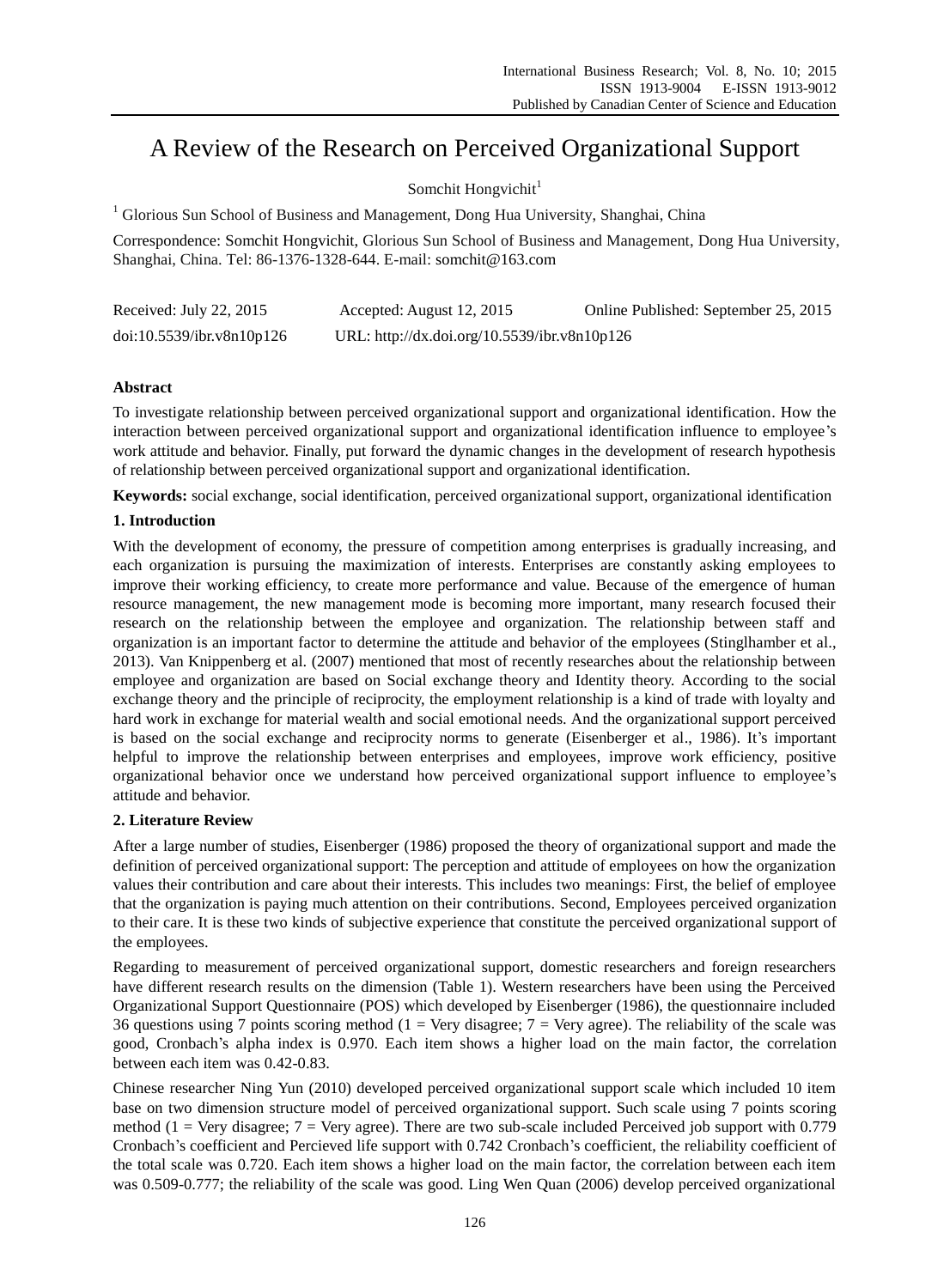support scale base on three dimension structure model of perceived organizational support, included 24 items using 6 points scoring method, reliability of sub-scale and total scale was 0.92, 0.85, 0.89, and 0.96.

| Author                | Dimension                  | Scale entry | Scoring way | Cronbach's coefficient |
|-----------------------|----------------------------|-------------|-------------|------------------------|
| Eisenberger (1986)    | One dimension              | 36          | 7 points    | 0.97                   |
| Ning $Yun(2010)$      | Two dimension              | 10          | 7 points    | 0.72                   |
|                       | Perceived job support      | 6           | 7 points    | 0.779                  |
|                       | Perceived life support     | 4           | 7 points    | 0.742                  |
| Ling Wen $Quan(2006)$ | Three dimension            | 24          | 6 points    | 0.96                   |
|                       | Job support                | 10          | 6 points    | 0.92                   |
|                       | Employee value recognition |             | 6 points    | 0.85                   |
|                       | Benefits interest          |             | 6 points    | 0.89                   |

## **3. Method**

#### *3.1 Theoretical Basis*

Perceived organizational support is the important variable to discuss the relationship between organization and employees, it explains how the relationship between employees and organization affects to work attitude and behavior of employees from the perspective of social exchange theory. The studies of perceived organizational support are based on social exchange theory, reciprocal specification and organization anthropomorphic thinking. Social exchange theory thinks that the employment relationship is a kind of trade that uses hard and loyalty to exchange for the actual benefit and social rewards. The relationship between the employee and the organization is based on the transaction. The evaluation of the quality of the exchange relationship between employees and the organization can predict the attitude and behavior of employees. The better exchange relationships (got more organization support), employees will pay more attention to the organization's interests and stay in the organization. This is because specification reciprocal gives employees a sense of obligation, motivate employees return their organization, then perceived organizational support can affect the organizational commitment, performance, job satisfaction and the role of external behavior...etc. If employee is not satisfied with the exchange relationship, think that their pay out is not equal to return, may cause employee want to break off the relationship with organization, work withdraw behavior such as absenteeism, late and not active working. Levinson (1965) mentioned that employees will think that the behavior of organization agent is the behavior of the organization itself. In this way, if employees are under good treatment of leadership, it will naturally think that organization is care and pay attention on them, perceived organizational support will be generated.

### *3.2 Antecedent Variables*

Rhoades and Eisenberger (2002) analysis of a large amount of literature data and research, found that fairness, superior support, organizational rewards and working conditions are the main factors impact to perceived organizational support. Among them, the positive correlation between fairness and perceived organizational support is the strongest, followed by the superior support and reward/working conditions. Procedural fairness as a component of equity and POS has a strong relationship. Shore et al. (1995) mentioned that perceived organizational support was generated from constantly feeling of procedural justice such as salary growth and promotion policy evaluation. Employees will organize anthropomorphic, the way the superior's behavior and the way they treat employees represents the organization's approach. If the employees get a favorable treatment from the superior, they will take this superior's support as an organization to give them support. Shanock and Eisenberger (2006) research indicates that perceived organizational support has a positive relationship with superior's support and internal/external behavior. Therefore, this kind of support from the superior behavior will deeply affect the perceived organizational support. In the practice of human resource, the recognition of the contribution of employee is positively related to perceived organizational support. The relationship between perceived organizational support and rewards/work condition is weak. Rhoades and Eisenberger (2002) in their study pointed out that in the part analysis, there is separate contact between rewards/work condition and perceived organizational support after control both justice and superior's support only.

## *3.3 Outcome Variable*

Perceived organizational support can effectively predict affective commitment, job satisfaction, willingness to stay in the organization and turnover intention. Perceived organizational support has an intermediary role on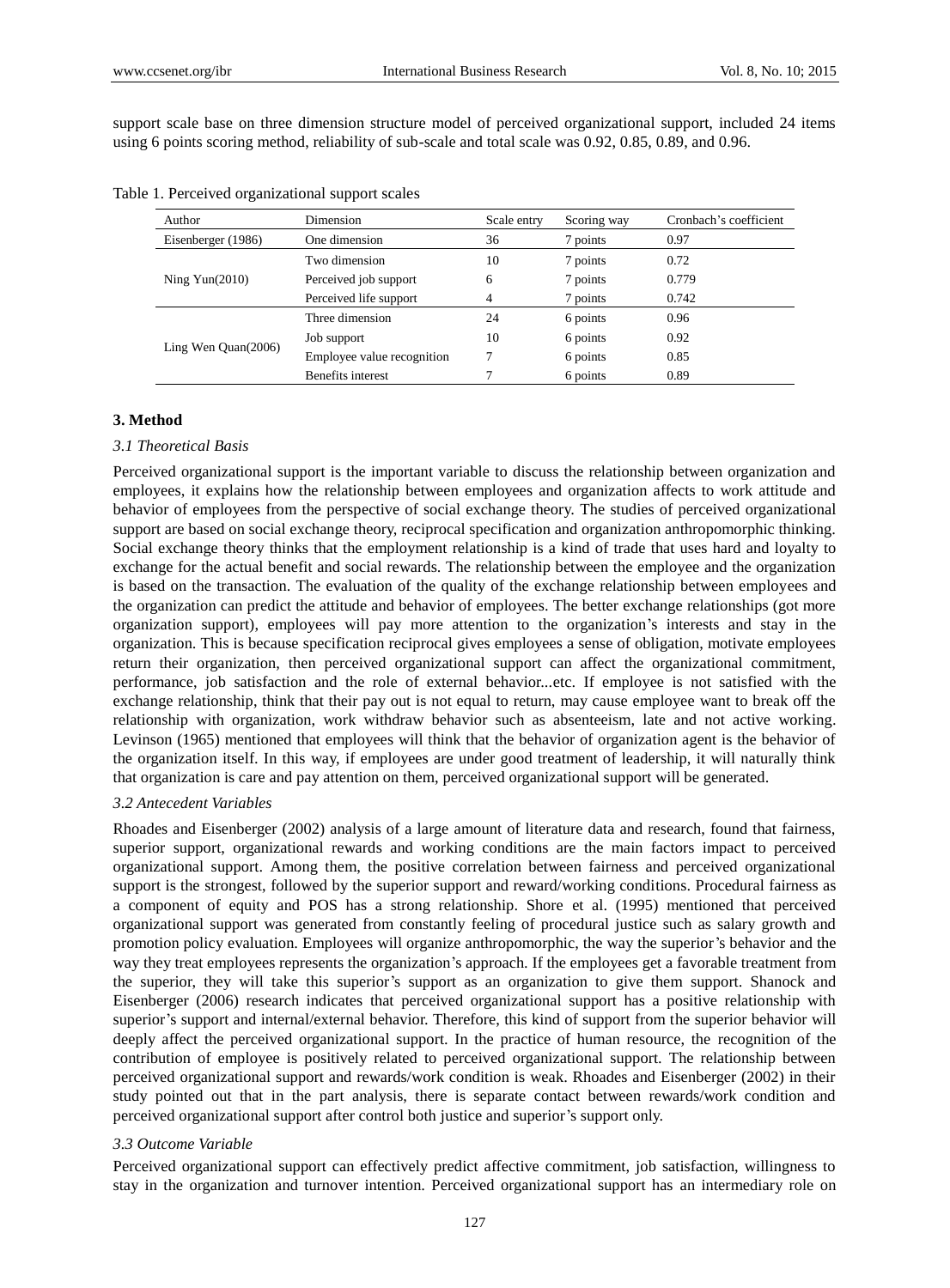work input, work stress, withdrawal behavior and external role behavior. Shore et al. (1991) through empirical research found the relationship between perceived organizational support, organizational commitment and job satisfaction. The research shows that perceived organizational support and organizational commitment are two different concepts but there is a close relationship between them and it is a positive relationship. Shore and Wayne (1993) found that affective commitment is negatively related to both of them; In addition, perceived organizational support is a better predictor of organizational citizenship behavior than affective commitment and continuance commitment. Eisenberger (1986) research pointed out that the higher level of perceived organizational support lead employees produce a sense of identity that they are one of important member of the organization, thus it can effectively reduce the occupation flow and turnover behavior. Arokiasamy (2010) indicated that there were significant correlation between job satisfaction, affective commitment, turnover intention and perceived organizational support. Beheshtifar (2012) studies also showed that there was a significant correlation of perceived organizational support and employee positive attitude.

#### **4. Result and Discussion**

Perceived organizational support and organizational identification can predict the relationship between employees and organizations. In recent years, many researchers have carried out in-depth and detailed discussion from both angles. Perceived organizational support and organizational identification are separately on behalf of the social exchange and social identity process, having different antecedent variables. These two perspectives are often independent of each other, but they cannot rule out the possibility of interaction in the influence of organizational behavior. Van khippenberg (2007) study pointed out that there is interactive effect between perceived organizational support and organizational identification in the process of turnover behaviors prediction (turnover intention, absence from duty). Omer Turung and Mazlum Celik (2010) study showed that there was significant effect of perceived organizational support on organizational identification, and organizational identification played an intermediary role in the effect of perceived organizational support on turnover intention. Shen Yi Mo (2007) study showed, perceived organizational support has directly significant effects on organizational identification and turnover intention. At the same time, perceived organizational support indirect effects employees' intention to stay, colleagues altruistic behavior, individual initiative, interpersonal harmony and protection of the corporate resources through organizational identification. Previous studies have pointed out that perceived organizational support has an impact on organizational identification, then can perceived organizational support contribute to identification organizational? Van Knippenberg (2007) pointed out that the perceived organizational support is derived from the evaluation of the exchange relationship. Fairness and rewards related to the positive evaluation of exchange relationship, and the organizational identification is derived from perception of the similarity between the employees and the organization. Organizational identification can be enhanced if the organization has a good attraction, a good exchange relationship (high perceived organizational support) may contribute to the organization attraction, thereby increasing organizational identification.

On the other hand, although the interaction between perceived organizational support and organization identification has been confirmed can impact on employee attitude and behaviors, but this effect is not significant under any conditions. Van Knippenberg (2007) study pointed out that the interaction of perceived organizational support and organizational identification effect to the relationship between turnover intention and absence from duty has significant negative correlation, but this correlation is valid only for those low organizational identification. For those high organizational identification, this correlation is low or not significant. Similarly, Stinglhamber et al. (2013) research also shows that when the organizational identification is low, improve perceived organizational support can reduce the possibility of employee to join the labour union. When the organizational identification is high, perceived organizational support is not significant to the possibility of employee to join the labour union. That is mean; the relationship between perceived organizational support and employee working attitude and behavior can be weaken by strong organizational identification, even neutralization. The possible reason is analyzed in the study of Van Knippenberg (2007), they argue that the social exchange process means that the relationship between the individual and the organization is two separate entities, but the identification means both are one. Therefore, high organizational identification will lead to low fewer individuals evaluation the relationship with organizational through exchange quality. Even low quality exchange relationship, high organizational identification may also be less willing to shrink from the organization, because they would go against their own self consistency with the organization.

Perceived organizational support and organizational identification can influence the attitude and behavior of employees, their interaction can also have an impact, but the impact of interaction is not significant for the individual with high organizational identification. From a vertical perspective, it is suggested that a new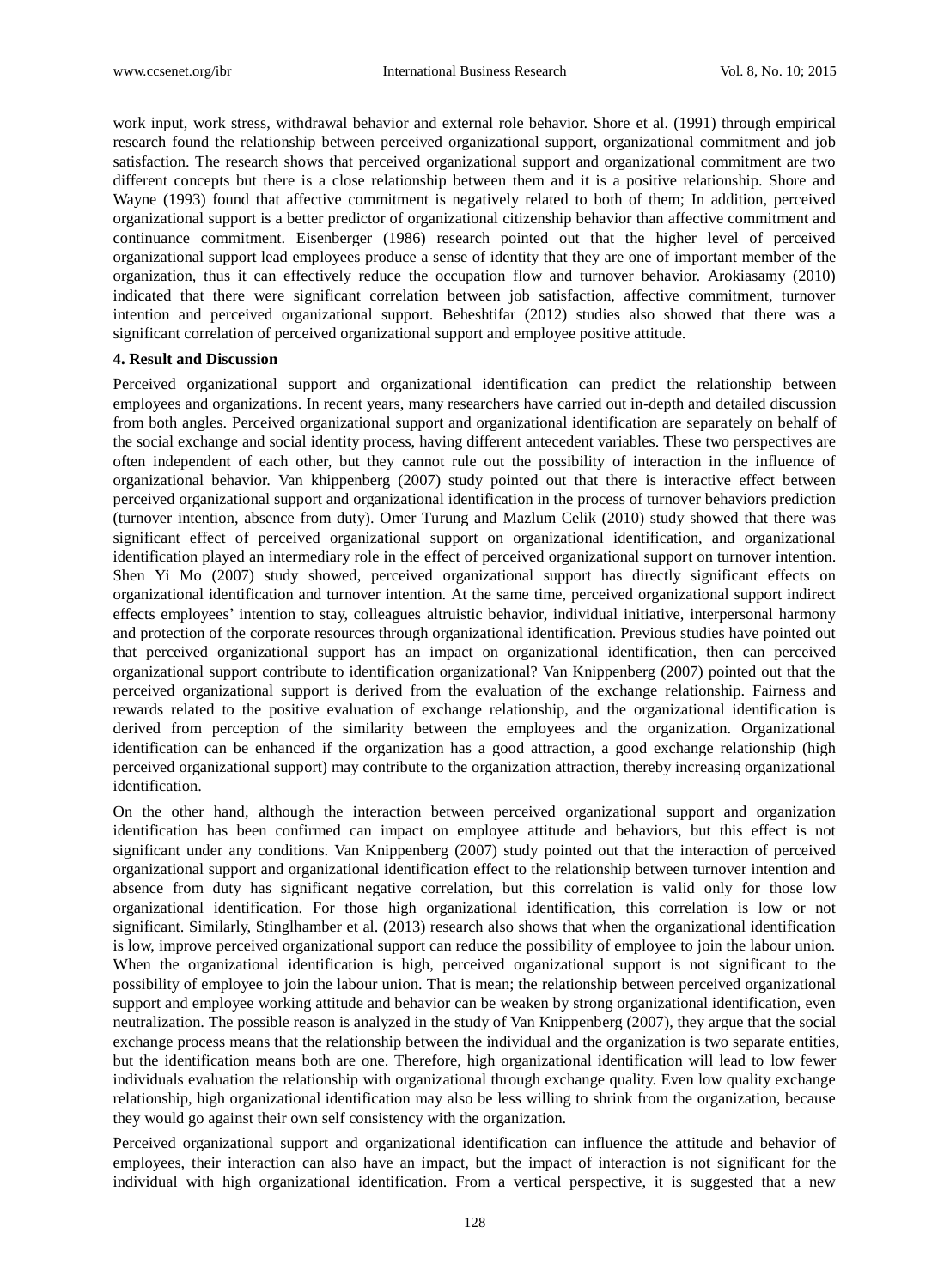employee who enters the organization can enhance the organizational attraction, thereby enhancing the organization identification, influence on the work attitude and behavior, but with the extension of time, the organizational identification of employees is the dominant influence on the work attitude and behavior, and the effect of perceived organizational support is gradually weakened.

#### **5. Limitation and Prospect**

In this paper, we introduce common variables in the study of relationship between employees and organization with the literature material (concept and measurement method of perceived organizational support), sort out the research on its theoretical basis, the antecedent variables and outcome variables. Also discussed the influence of perceived organization support and organizational identification on the attitude and behavior of employees, interaction between them and made the hypothesis the dynamic changes of perceived organizational support and organizational identification of the new employee.

Main limitations of research in perceived organizational support and organizational identification is the lack of longitudinal study of changes in the relationship between perceived organizational support and organizational identification. Therefore, also inspect of the causal relationship between them. The research hypothesis proposed in this paper can provide a possible direction for future research, which makes the empirical research of perceived organizational support and organizational identification have the opportunity to enrich.

## **References**

- Van Knippenberg, D., Van Dick, R., & Tavares, S. (2007). Social identity and social exchange: Identification, support and withdrawal from the job. *Journal of Applied Social Psychology, 37*(3), 457-477.
- Stinglhamber, F., Gillis, C., Teiseira, C. P., & Demoulin, S. (2013). To be or not to be unionized? A question of organizational support and identification. *Journal of Personnel Psychology, 12*(2), 92-96.
- Shore, L. M., & Wayne, S. J. (1993). Commitment and employee behavior: Comparison of affective commitment and continuance commitment with perceived organizational support. *Journal of Applied Psychology, 78*, 774-780.
- Shore, L. M., & Tetrick, L. E. (1991). A construct validity study of the survey of perceived organizational support. *Journal of Applied Psychology, 76*, 637-643.
- Shanock, L. R., & Eisenberger, R. (2006). When supervisors feel supported: Relationships with subordinates' perceived supervisor support, perceived organizational support and performance. *Journal of Applied Phychology, 91,* 689-695.
- Rhoades, L., & Eisenberger, R. (2002). Percerved organizational support: A review of the literature. *Journal of Applied Psychology, 87*(4), 698-714.
- Omer, T., & Mazlum, C. (2010). The effect of perceived organizational support on work-family conflict, family-work conflict. *Niversitesi Sosyal Bilimler Enstitusu Dergisi, 14*(1), 209-232.
- Levinson, H. (1965). Reciprocation: The relationship between man and organization. *Administrative Science Quarterly, 9*, 370-390.
- Eisenberger, R., Huntington, R., Huchison, S., & Sowa, D. (1986). Perceived organizational support. *Journal of Applied Psychology, 71*(3), 500-507.
- Beheshtifar, M., Ali-Nezhad, H., & Nekoie-Moghadam, M. (2010). Investigation of perceived organizational support on employees' positive attitudes toward work. *Interdisciplinary Journal of Contemporary Research in Business, 4*(8), 432-442.
- Arokiasamy, L., Marimuthu, M., & Moorth, M. K. (2010). A study on the perceived organizational support in the financial industry in Malaysia. *Interdisciplinary Journal of Contemporary Research in Business, 2*(7), 438-452.
- Shen, Y. M. (nd.). Sources and benefits of organizational identification: Base on perspective of social exchange. *Journal of Psychology, 5*, 918-925.
- Ning, Y. (2010). Research on two dimensional structure model of employee organization support. *China Management Science, 8*, 567-571.
- Ling, W. Q., Yang, M. J., & Fang, L. G. (2006). Perceived organizational support of employees. *Journal of Psychology, 2,* 281-287.